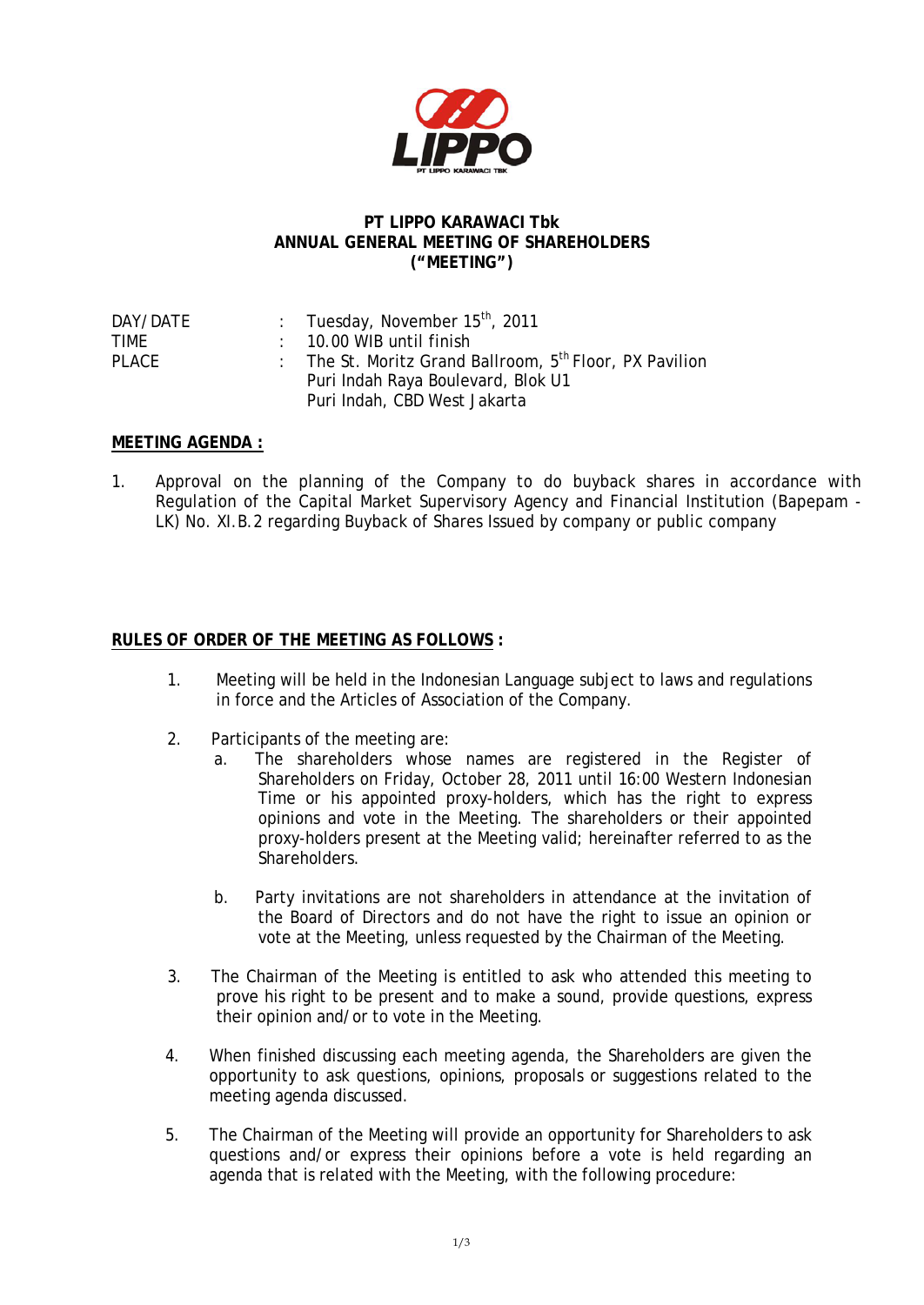- a) Shareholders who wish to submit questions and/or express his opinion to raise their hand so that the officer can give Enquiry Form. On the form must include the names, addresses, job title, company name represents the number of shares owned or represented, as well as any questions or opinions. Sheets will be taken by the official inquiry and submitted to the Chairman of the Meeting.
- b) Then, the Chairman of the Meeting will provide answers or responses one by one to the questions posed by the relevant Shareholders Meeting agenda is concerned, the Chairman of the Meeting may request assistance from members of the Board of Directors or any other party to answer questions posed.
- 6. For each meeting agenda, meeting participants were given the opportunity to do a question and answer within 10 minutes and can be extended if deemed necessary by the Chairman of the Meeting.
- 7. Decision-making will be done after all the questions are answered is completed and / or after the question and answer period is completed.
- 8. The decision will be taken based on consultation and consensus. If no agreement is reached, the decision will be taken through voting.
- 9. The voting is done by raising hands with the following procedure:
	- a. Each share entitles its holder to issue 1 (one) vote. If a Shareholder has more than 1 (one) share, then he is only required to provide a sound one (1) time and a voice that represents all the shares owned or represented.
	- b. The decision is taken by polling the affirmative vote of more than 1/2 (one half) of the total valid votes cast at the Meeting.
		- The voting will be done as follows:
		- (1) those who voted against were asked to raise their hands;
		- (2) those that voted for abstention (blank votes) asked to raise their hands; and
		- (3) those who do not raise their hands are considered to agree with the proposal submitted.
	- c. Abstention is considered a sound similar to the sound that is issued by the majority of Shareholders.
	- d. Invalid votes are considered non-existent and not counted in determining the number of votes cast at the Meeting.
	- e. Proxy-holders appointed by the shareholders who are authorized to vote abstained or voted against or any sound. However, when at the time of decision making by the Meeting Leader the proxy-holders do not raise their hands to vote abstained or voted against, then they deemed approved all proposals submitted.
- 11. If there is a meeting participant who left the room at the time of the vote, then the concerned deemed approved all the decisions that have been taken.
- 12. If there are shareholders who came after registration was closed and the number of attendance of shareholders has been reported to the Notary, then shareholders will still be allowed to attend the Meeting but not allowed to ask questions and voice is not be calculated.
- 13. For smooth and orderly Meetings, Meeting participants and attendees are requested to switch off mobile phones or switch mobile phone to silent.